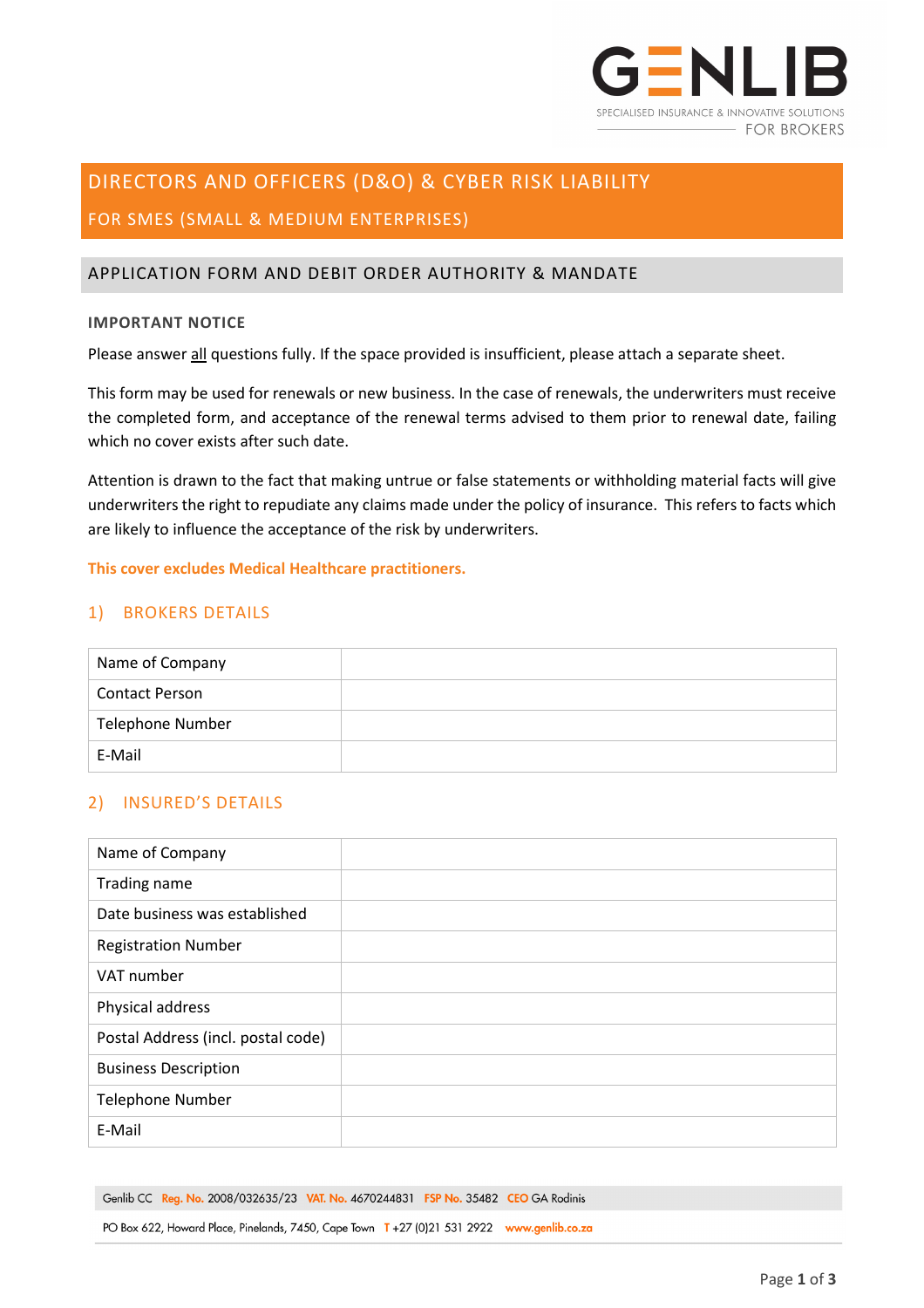

## 3) LIMIT OF INDEMNITY REQUIRED | SECTION A – DIRECTORS & OFFICERS

| # | <b>Sum Insured</b>                    | Premium  | <b>Select</b> |
|---|---------------------------------------|----------|---------------|
|   | R 2 500 000 (R2,5m D&O / R2,5m Cyber) | R 85.00  |               |
|   | R 5 000 000 (R5,0m D&O / R2,5m Cyber) | R 125.00 |               |

## 4) DECLARATION BY APPLICANT REGARDING COVER

| Ħ            | <b>Declaration</b>                                                                                         |                            |  |  |  |
|--------------|------------------------------------------------------------------------------------------------------------|----------------------------|--|--|--|
| $1\vert$     | I/We are not aware of any circumstances likely to give rise to a claim under a policy providing cover      |                            |  |  |  |
| $\mathbf{2}$ | I/We accept the terms contained and referred to in this quotation                                          |                            |  |  |  |
| 3            | I/We declare that the insured business complies with all applicable law regulating its business activities |                            |  |  |  |
| 4            | I/We declare that the company is solvent and that current assets exceeds current liabilities               |                            |  |  |  |
| 5.           | I/We declare that the total turnover from the business activities is as follows                            |                            |  |  |  |
|              | R<br>R                                                                                                     |                            |  |  |  |
|              | Previous 12 months                                                                                         | Next 12 months (projected) |  |  |  |

## 5) DECLARATION

I/We declare that the information and answers given in this form are true to the best of our knowledge and belief and that I/we have not misstated or suppressed any material facts that might influence the assessment of the risk.

I/We also understand that completion of this form does not bind the Insurer or mean we will accept this insurance but, if terms are agreed, it will form part of the contract.

| Signature                               |  |
|-----------------------------------------|--|
| Name of Signatory                       |  |
| Capacity of Signatory (duly authorised) |  |
| Name of Company                         |  |
| Date                                    |  |
| Place                                   |  |

PO Box 622, Howard Place, Pinelands, 7450, Cape Town T +27 (0)21 531 2922 www.genlib.co.za